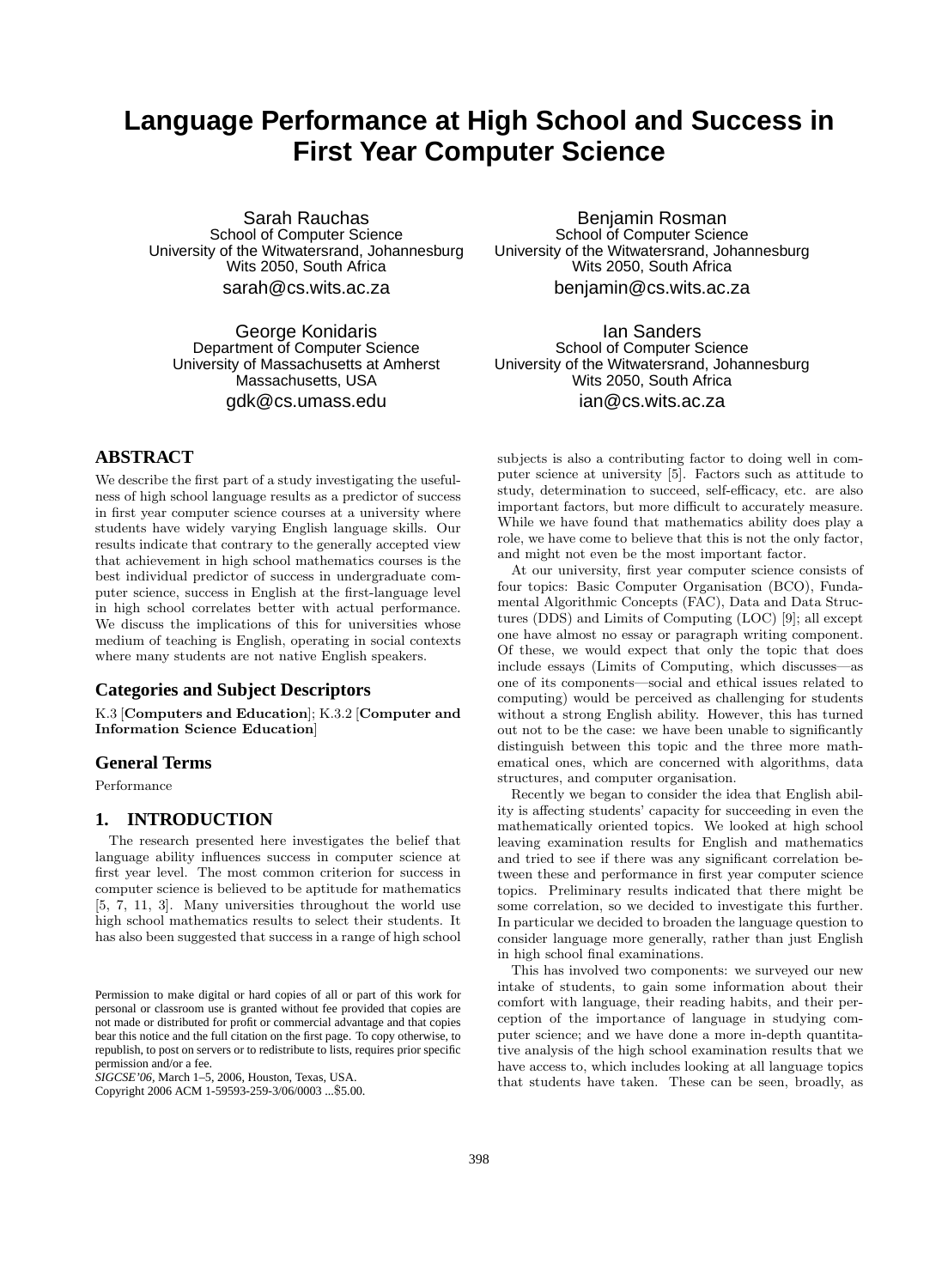in-course predictors and pre-course predictors respectively. With respect to the former, analysis of the more qualitative data, around language use and comfort, will be completed after a follow-up survey that looks at whether any of the habits or perceptions have changed while the students have tried to come to grips with their course material. In this paper we focus primarily on the latter—the performance in high school final examinations.

# **2. BACKGROUND**

#### **2.1 The South African schooling system**

In South Africa, students do matriculation exemption examinations, referred to as matric exams, to obtain exemption from writing university entrance examinations. These are typically written at the end of 12 years of schooling, and in a variety of subjects. At least six subjects must be passed for the matric to be obtained. The subjects passed must include at least two of the 11 official languages.

All subjects can be taken at either Higher Grade (HG) or Standard Grade (SG) level. The difference between HG and SG is primarily in the depth and detail covered in the classes and examinations. Orthogonal to this, languages may be studied as first or second languages, each of which has a different focus. As a first language (FL) subject, the curriculum will include literature and poetry and be more analytical in its approach, while as a second language (SL) subject the focus will be more on grammar, vocabulary and the language itself. Native speakers of a language usually take it as an FL subject, and other languages as SL. Further, it is possible to study more than one language as FL, and more than one as SL. It is possible, for example, for a student to study Zulu FL, English FL, Afrikaans FL and Sotho SL. Any of these four might be at HG; equally any of these four might be at SG. It is most usual for students to take one language—the one they speak at home—as FL and another at SL; students who are hoping for a good matric will generally take both of these at HG.

#### **2.2 Predicting success at first-year computer science**

The problem of students not succeeding in computer science has been evident in many institutions, leading to a range of research trying to determine why students drop out of, or fail, computer science courses. Selection criteria for many institutions are based on high school mathematics results and an aggregate score based on the common view among educators that a student who does well in high school mathematics will also do well in computer science [5, 11, 7, 3]. At our university, we use high school mathematics as our primary criterion for admitting students into computer science courses. We have high drop-out and failure rates, which leads us to believe that the mathematics criterion is not serving our needs appropriately.

In contrast, a recent publication by Spark[11] claims a positive significant relationship between mathematics results at high school and performance in information systems. While this result was of interest to us, especially since it is based on students writing the same matric mathematics exams as ours, we believe that the difference between IS and CS at university level might play a role here. Also, Spark did not consider language in her study, and there is a possibility that if she did she might find it also a factor.

According to Campbell and McCabe[5], it is not appropriate to use a single high school subject as a predictor of success in computer science; a better indicator of success is an overall average of the high school results. This work was done some time ago, and seems now to more generally accepted; considering an aggregate is part of many institutions admission criteria. Older findings from Gathers[6] are also worth revisiting. In a wide-ranging study of around 250 students, ten factors were examined. Each factor that was suspected of having any influence on students' performance in computer science was investigated. The factors included high school grades and SAT score for each subject. The research showed that English is the best single predictor of success in computer science, with the overall best predictor of success in computer science being the combination of English and UTM mathematics placement score. To further establish that the results were valid a new cutting score equation was derived based on the research; this was used to admit students in the following year and it reduced computer science failure from 28% to 18%.

More recently, Barton and Neville-Barton[1] in Auckland, New Zealand, have investigated the connection between language and mathematics learning. Their work is also situated in a context where there are native English speakers as well as students whose first language is not English. Their results seem to indicate that there is a strong linguistic component to consider. Though their work says nothing explicit about computer science, it is worth considering whether there might be a connection, given that our computer science courses are strongly mathematically oriented. The other component, the mix of English proficiency, is also a strong property of the context in which we are based.

In South Africa, a large proportion of black students are not very fluent in English, as English is not their mother tongue. Research done by Nolan[8] at a South African institution, indicates that most students do not think they have any problem with English. However, even though students are confident about their English ability, there are indications that their actual ability may be less than they perceive it to be [4, as cited in [8]].

¿From the above, we wish to distill the factors that influence our research:

- There is a need to distinguish between performance in computer science, and more general computing related topics such as programming and information systems. Our focus here is on computer science, within the context of a mathematical orientation.
- The South African tertiary education system serves students from a wide range of backgrounds. Most of them are not native English speakers, yet at many universities, lecture and tutorial material is presented in English. There is also enormous language diversity, with the country having 11 official languages.
- While we certainly do not believe that performance at high school is the only factor influencing success at university, we believe it is part of the picture, and valuable as a cost-effective predictor.

## **3. DATA**

Our entrance requirements for first year students are that they have obtained a C for mathematics at matric level at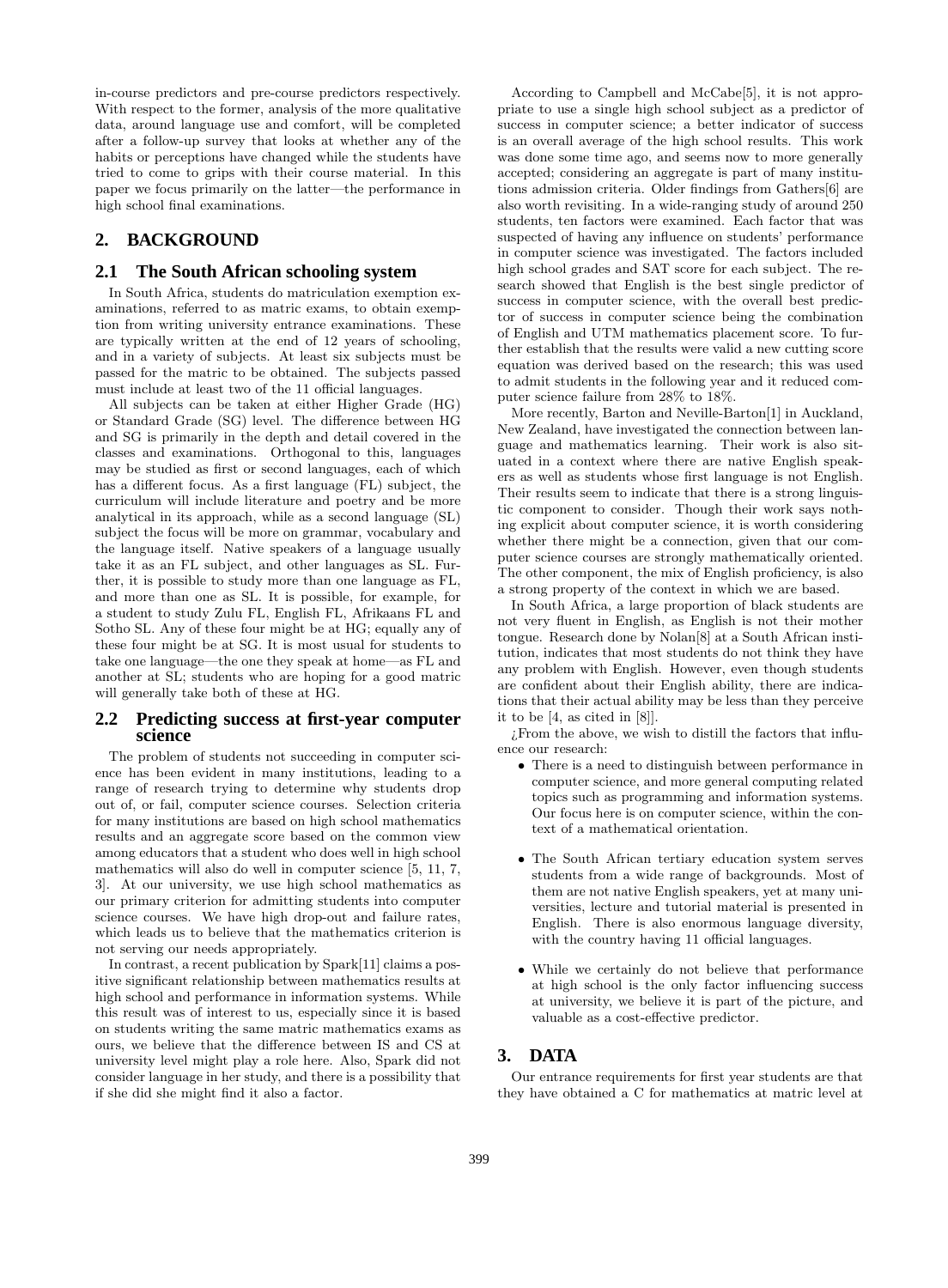Table 1: Correspondence between matric symbols and actual percentages.

| Symbol        | Percentage range | Midpoint used |
|---------------|------------------|---------------|
|               | $80 - 100$       | 90            |
| В             | $70 - 79$        | 75            |
| $\mathcal{C}$ | $60 - 69$        | 65            |
| D             | $50 - 59$        | 55            |
| E             | $40 - 49$        | 45            |
| F             | $0 - 39$         | 20            |

HG. In South Africa, all pupils are required to pass English in order to matriculate, so all of our students will have either an SG or HG English pass, either as FL or SL.

We obtained data for our current class of first years, some of whom we also surveyed when they registered for computer science. For a sample of 107 students, we obtained the following data:

- matric results for: mathematics, English (FL), English (SL) and any other language (FL)
- university results for fundamental algorithmic concepts (FAC) and basic computer organisation (BCO)

Unfortunately the data we were able to obtain for the matric results was in classes (A, B, C, etc.) rather than actual results. The symbols relate to mark ranges as shown in Table 1. We've taken the mid-point of each range as the actual mark; this approach is not problem free, as discussed in Section 4.3. For the computer science topics we have actual results, with a normal distribution, in the range up to 100%.

Not all of our students are doing all of the four first year courses given. Some repeat courses they have failed, and others transfer courses from other Universities, though this is less common.

At this point in the year we only have results for the two courses mentioned. We will perform the same analysis on their results for the other courses that they will complete in November. For the two courses that have been completed, we performed various analyses on the data we obtained, and these are presented in the next section. For each analysis, we used only the collection of students for whom we had relevant data. For example, we wanted to analyse the connection between results for English FL and performance in BCO. To do this, we only used those students from the class who were doing BCO, and of those, only the ones who had done English FL at matric level. Thus the number of students in the sample varies between tests.

## **4. RESULTS**

Our results are preliminary, and in Section 4.3 we discuss their limitations. However, there are some interesting outcomes, presented here.

### **4.1 Tests performed**

We performed a Pearson product-moment correlation[10] on the data, for four categories: mathematics, English FL, English SL and all languages taken as FL. This was used to evaluate statistical significance.

For each of the above, we obtained Pearson's correlation figures  $(r)$  for the relation between FAC and BCO for the group of students who had taken that subject at high school. For each category, we also calculated  $r$  for the relation between FAC and the subject, and BCO and the subject. These are summarised in Table 2, together with the sample sizes  $(n)$ . All figures with the exception of the two relating English SL to FAC and BCO respectively show statistical significance. There is a strong correlation between performance in BCO and FAC, in all cases. We found this reassuring, in that the courses—though taught by different lecturers—are believed to be of similar standard and difficulty.

We used only HG matric results. A well-accepted conversion between HG and SG results is to subtract 20% to 40% from an SG result to obtain its HG equivalent. We felt that this was too imprecise an option, and so discarded all results that were not at HG level. This also contributed to the varying sample sizes in the four categories listed above. For the language matric results, we kept FL and SL subjects separate, since the curricula each deals with are very different from each other. In the cases—there were only two of these—where more than one language was done as FL, we took the average for that student's matric results for those languages. Another important consideration is that our sample already has a preselection on the mathematics results; most of our students will have obtained at least a C for mathematics at HG; they only need to have obtained a pass (E or above) for their language and other subjects.

There is a weak positive correlation between matric mathematics results and performance in the computer science topics. Given that this is the primary predictor used thus far, a review of admission criteria is clearly due. Similarly, there is a weak positive correlation between matric FL results and performance in computer science. This suggests that general language competence is at least as good a predictor as mathematics.

More importantly, there is a much stronger statistically significant positive correlation between English FL results and computer science performance. On the other hand, the correlation between English SL and computer science performance was not statistically significant. This confirms our initial expectations, and indicates that further investigation along this thread is warranted. Although we have argued for many years that students whose home language is not English should still cope well within mathematically oriented subjects, where, for example, essay writing is not prioritised, this is not turning out to be the case.

Table 2: Pearson's correlation for the four categories.

| Category             | BCO to FAC | Category to FAC | Category to BCO | $\boldsymbol{n}$ |
|----------------------|------------|-----------------|-----------------|------------------|
| <b>Mathematics</b>   | 0.7607     | 0.2664          | 0.2782          | 90               |
| English 1st language | 0.7667     | 0.4571          | 0.4063          | 48               |
| English 2nd language | 0.7755     | 0.2343          | 0.1232          | 46               |
| All 1st language     | 0.7651     | 0.3213          | 0.2440          | 94               |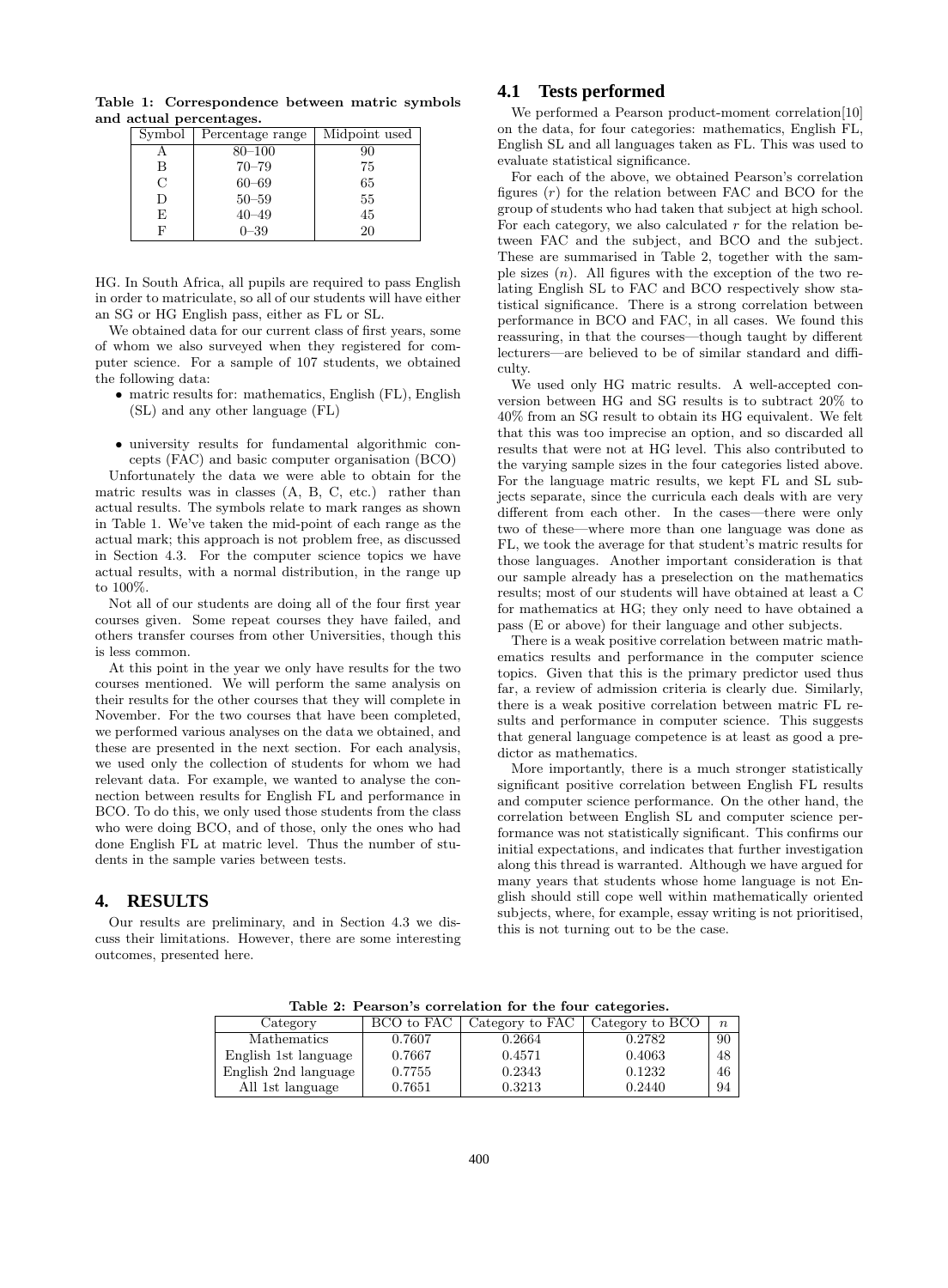# **4.2 FAC and BCO**

An interesting observation is that though the mathematics high school results have similar Pearson's correlation figures for both BCO and FAC, for the other three categories—all of the ones that use language results from high school there is a stronger correlation with the FAC performance than with the BCO performance. We plan to examine this aspect more closely, especially in the context of obtaining results for the other two computer science topics that the students complete in the latter part of the year. BCO and FAC are taught by different lecturers, but they also do have differing degrees of descriptive components, and we will look at whether this is a factor.

#### **4.3 Further work**

We believe that we could improve the analysis we have done on our data, to obtain a clearer picture. As mentioned before, obtaining actual results for the high school matric results, rather than using a midpoint, is important. We plan to do this as soon as possible.

Performing the same analyses for the other computer science courses, when the exams have been completed in November, will also give us additional information. In particular, we are interested in establishing whether there is any significant difference in the results for the Limits of Computing course, which has explicit essay components, compared with all the other courses which are believed to be more mathematically based.

We do note the differences in sample sizes between the four categories; however we believe that the trends are still relevant.

### **5. DISCUSSION**

The results reported in this paper suggest that achievement in language courses at high school is a better predictor of success for our first year courses than mathematics at high school. More striking, and of more concern, is that English FL is a much better predictor. Like many other institutions, though we require competency in English as a prerequisite for entry into our courses, we have always claimed that we would not penalise those of our students who are not native English speakers. It seems as though this might not be true. At the very least, there appears to be an indication that students who do not do well in English FL at matric level are less likely to succeed in first year computer science. If this is true, we have an obligation to identify students at risk and establish ways in which to help them.

It is however very important to point out that we believe there is a bigger picture, and we wish to investigate this further. The bigger picture that we're interested in is the notion that it's not just about the particular language— English in this case—but about appreciation of language and its use.

Anecdotally, we have found that there seems to be a distinction between students who appreciate precise language use, and those who don't. For example, given the sentence "What properties do lists have that dictionaries don't?" in the context of a discussion on data structures, we noticed a range of responses from students. Some students would give properties that lists have, but which dictionaries also have. Some students would give things that were not actually properties, such as ways to access elements in lists. When talking to the students about their answers, many of them could not see why those answers were not well related to the question.

It is a widely held view that because our students are learning technical concepts, there is no advantage to their being more comfortable with English. Mathematical and theoretical concepts are taught in lectures, and the language used is introduced in this scenario. It's new to both native and non-native speakers of the delivery language. However, there are two ways in which experience with the language of instruction is an advantage. First, it's easier for students who are already comfortable with the language to learn any new words. It's quicker to look things up in the dictionary, and there is the chance that they may already be familiar with the words. Secondly, it's easier to make sensible guesses about what a new word might mean, and it's also easier to remember what words signify, through their connection with other known words.

An anecdote illustrating this is the question where students were asked to discuss something about the initial part of a list. A number of students simply did not know what initial meant. We argue that someone who is already comfortable with English, but doesn't know what initial means in the context of a data structure, could use their knowledge of the language to work it out. For example, they might think that their own initials are the first letters of each of their names, and would be able to transfer this to the context of a list. Related to this is the notion that language is something that one can play about with, and figure out, rather than being some magical thing that an oracle knows. We argue further that this approach to taking control of language is not specific to being a native English speaker, but rather to do with the relationship one has with language in general. This points to the need to look at more general aspects of language use, such as comfort with language, interest in reading more generally (novels and non-fiction, as well as academic writing) and television watching habits (and which language channels students tend to choose to watch). We have included such aspects in our survey mentioned earlier.

## **6. CONCLUDING REMARKS**

Although it would be simplistic to expect that language ability is the only factor affecting students' performance in first year computer science, we are finding that some aspects of language ability might be a better predictor of success in first year than high school mathematics results. Nevertheless, there are many other factors that we still need to take account of.

We believe that the picture is not simply about how students have done in their high school exams in language, and especially in English. What we are more interested in is their comfort with language in general, and their appreciation that language use is a precise art—this isn't measured by their results at high school. Furthermore, we believe that there is a component to do with transition that might also play a role. As well as coming to grips with the actual material of computer science at university, there is a very different approach to learning that students need to take on board during their first year away from high school. Part of this is an appreciation of the role of language in communicating ideas and concepts, rather than fluency in a particular language.

Finally, we need to say something about the content and